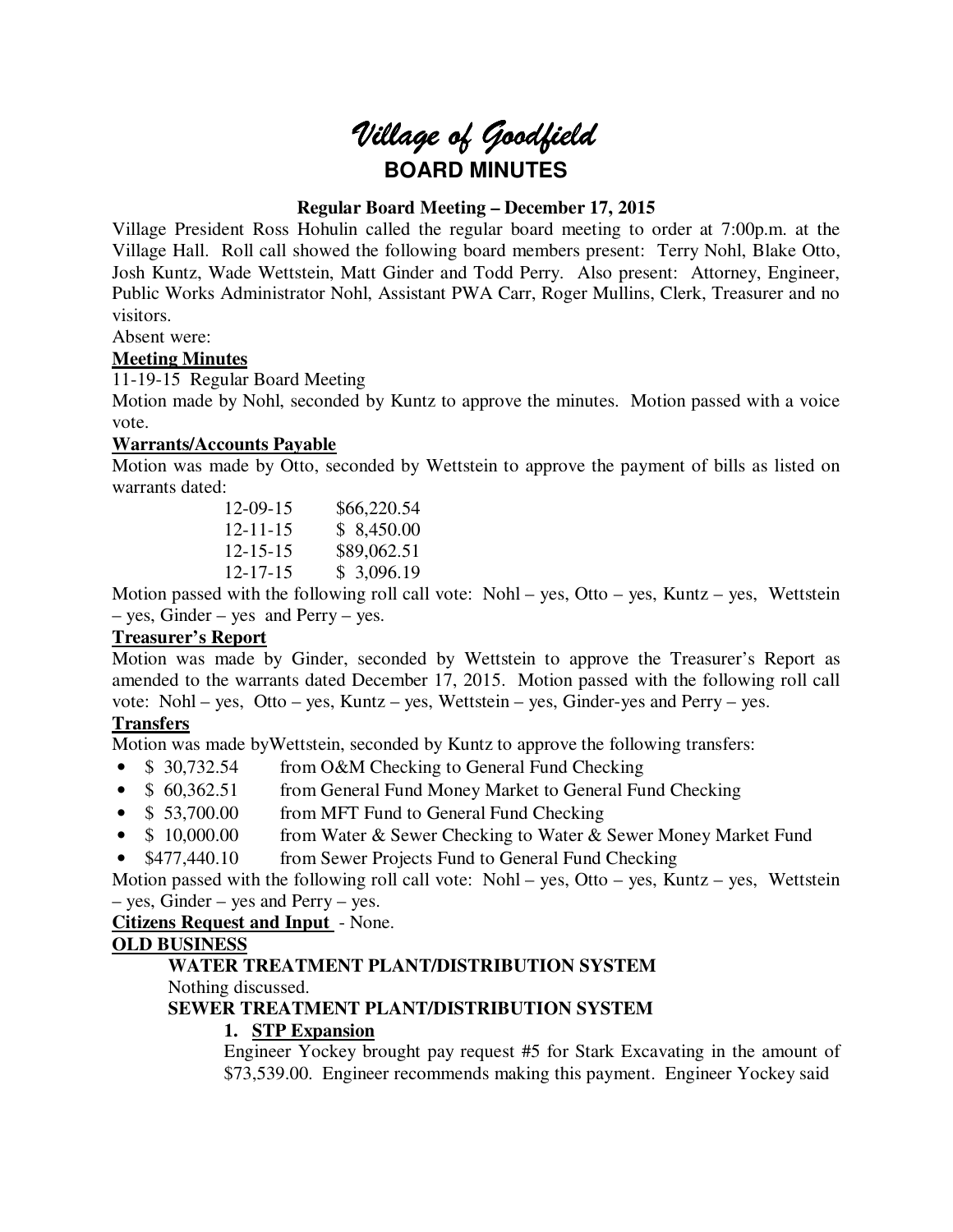once the project is 50% completed you can reduce retainage to 5%. Stark is supposed to have substantial completion by December 23, 2015.

Motion was made by Ginder, seconded by Kuntz to approve pay request #5 in the amount of \$73,539.00. Motion passed with the following roll call vote: Nohl – yes, Otto – yes, Kuntz – yes, Wettstein – yes, Ginder yes and Perry – yes.

**2. Trunk Sewer Improvements – Clearing Brush - Easements** 

Nothing discussed.

## **Payment of outstanding invoices upon request of Village Engineer** – None.

## **Goodfield Business Park**

Parsons are putting up street lights.

## **Acquisition of decommissioned Ameren Substation**

Ameren has agreed to sell the old Ameren Substation property to the Village. Attorney suggests the Village still do testing under the railroad ties. Motion was made by Kuntz, seconded by Nohl to enter into the contract and authorize Engineer Yockey to get estimates on the cost of sampling. Motion passed with the following roll call vote: Nohl – yes, Otto – yes, Kuntz – yes, Wettstein – yes, Ginder yes and Perry – yes.

#### **Possible Annexation**

Nothing discussed.

### **ADDWC Recycling**

Nothing discussed.

#### **East Robinson Street – Right of Way**

Engineer Yockey's crew is still working on the Right of Ways.

## **Building Permit Changes – Ordinance #15-14**

Motion was made by Wettstein, seconded by Ginder to approve Ordinance #15-14 as amended with the wording provided by Engineer Yockey. This is an ordinance amending Chapter 10, Sec. 10.102 to allow post frame buildings. Motion passed with the following roll call vote: Nohl – yes, Otto – yes, Kuntz – yes, Wettstein – yes, Ginder – yes and Perry – yes.

#### **Watermain Extension**

Engineer Yockey has prepared the plats and Attorney Ierulli has prepared the easement documents. They will be sent to Max Hoerr and Steve Knapp and filed when executed. The EPA permit is being processed.

## **Tax Levy Ordinance – Ordinance #15-13**

Motion was made by Nohl, seconded by Wettstein to approve Ordinance #15-13. Motion passed with the following roll call vote: Nohl – yes, Otto – yes, Kuntz – yes, Wettstein – yes, Ginder – yes and Perry – yes.

#### **Fuel for Tower II**

Tabled.

## **Retirement – Laura Nohl – Cleaning**

President Hohulin thanked Laura for 25 years of dedicated service and presented her with a plaque and a gift card.

## **NEW BUSINESS**